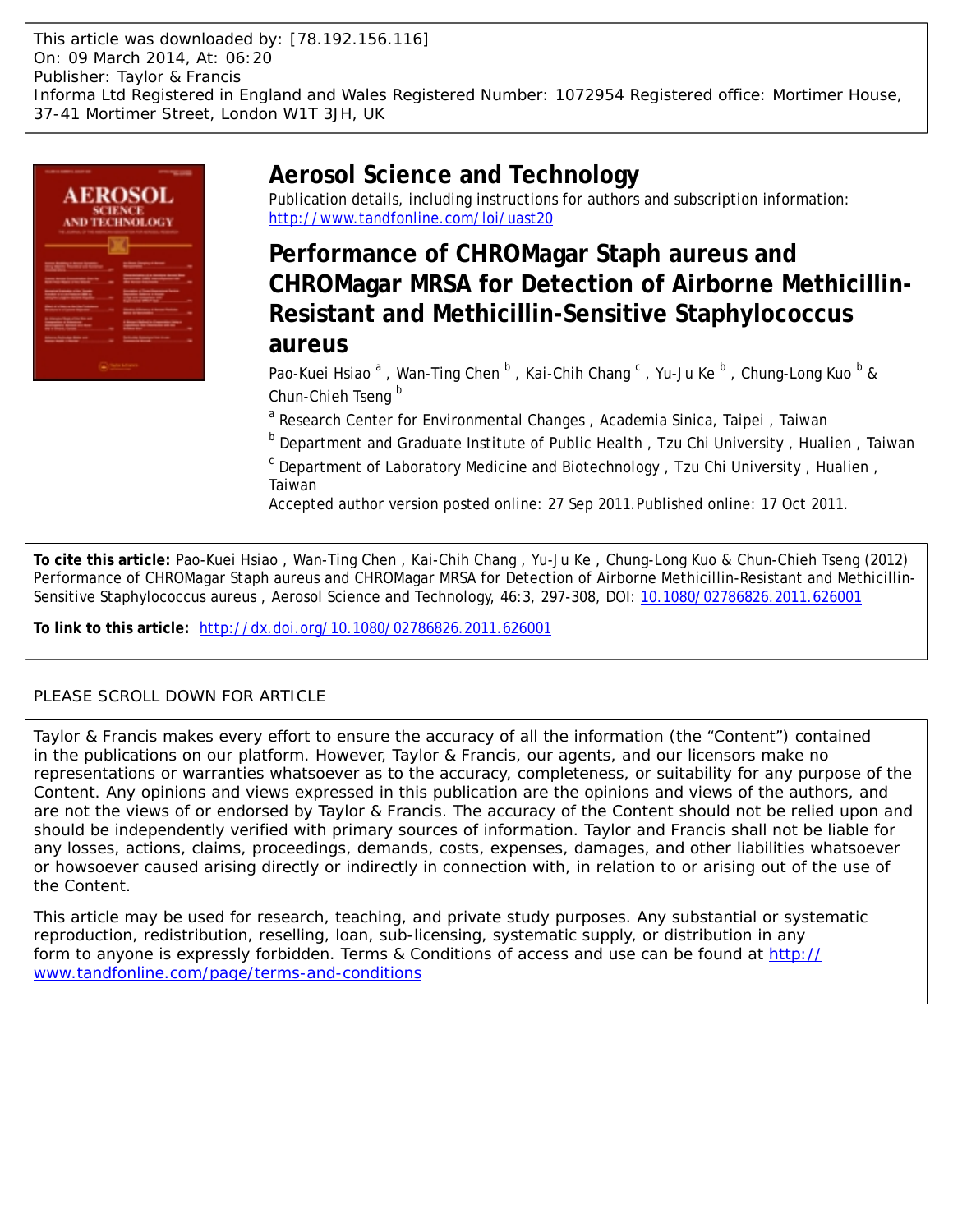

# **Performance of CHROMagar** *Staph aureus* **and CHROMagar MRSA for Detection of Airborne Methicillin-Resistant and Methicillin-Sensitive** *Staphylococcus aureus*

**Pao-Kuei Hsiao,1 Wan-Ting Chen,2 Kai-Chih Chang,<sup>3</sup> Yu-Ju Ke,<sup>2</sup> Chung-Long Kuo,2 and Chun-Chieh Tseng<sup>2</sup>**

1 *Research Center for Environmental Changes, Academia Sinica, Taipei, Taiwan* 2 *Department and Graduate Institute of Public Health, Tzu Chi University, Hualien, Taiwan* 3 *Department of Laboratory Medicine and Biotechnology, Tzu Chi University, Hualien, Taiwan*

**In recent decades, the rise of methicillin-sensitive** *Staphylococcus aureus***(MSSA) and methicillin-resistant** *S. aureus***(MRSA) has become one of the most significant problems in public health. The CHROMagar medium, which allows for direct color-based identification of target pathogens, could potentially be used to rapidly monitor airborne** *S. aureus* **and MRSA. In this study, the recovery efficiency of CHROMagar Staph aureus (CSA) for collecting airborne MSSA was evaluated in a chamber study. Subsequently, the colony identification performance of bioaerosol samplers combined with CSA and CHROMagar MRSA (C-MRSA) was evaluated in a hospital setting. Our results demonstrated that the agar medium, the type of bioaerosol sampler used, and the relative humidity all affected the recovery of the collected MSSA sample. The sampling stress that influenced the recovery of MSSA on CSA did not differ from that used when measuring its recovery on the commonly used tryptic soy agar. The average sensitivity, specificity, positive predictive value (PPV), and negative predictive value (NPV) of the colony identification were 24%, 90%, 13%, and 95%, respectively, for CSA and 71%, 65%, 16%, and 96%, respectively, for C-MRSA. Both CSA and C-MRSA had low PPV and high NPV, suggesting that a nonmauve-colored colony that is recovered on CSA or C-MRSA by air sampling can be reported as negative; however, any mauve-colored colonies should be subjected to further identification processes. On the basis of these findings, and depending upon the methods used, using CHROMagar to detect airborne MSSA or MRSA may shorten the detection time from 24 to 48 h.**

# **INTRODUCTION**

*Staphylococcus aureus* is a common pathogen found in human mucosa and skin. This microorganism is an opportunistic pathogen that causes a wide spectrum of clinical manifestations, including scalded skin syndrome, pneumonia, food poisoning, and toxic shock syndrome (Francis et al. 2005). Since the introduction of methicillin into clinical use, methicillin-resistant *S. aureus* (MRSA) has emerged worldwide as an important nosocomial pathogen and has become known as a "SUPER BACTERIA" (Hulten et al. 2010; Sacar et al. 2010). Although MRSA is known to be transmitted by close contact with infected persons or with contaminated hands or clothing (Cooper et al. 2004), some evidence suggests that airborne dispersal and transmission may also be important (Shiomori et al. 2002; Wilson et al. 2004; Negrini Tde et al. 2009). In Taiwan, the incidence of nosocomial MRSA infections increased remarkably in the 1990s. MRSA has accounted for as many as 80% of all *S. aureus* isolates causing nosocomial infections in hospitals since 1998 (Ho et al. 1999). Therefore, rapid monitoring, followed by accurate and timely identification of airborne *S. aureus* and MRSA in hospitals, is critical for early awareness and preventative measures.

To date, very limited research has been conducted regarding the presence of MRSA in the air. It has been demonstrated that people can inhale antibiotic-resistant *S. aureus* in health care units (Wilson et al. 2004), swine feeding facilities (Gibbs et al. 2006), and residential environments (Gandara et al. 2006). Because the culture-based method remains the dominant method for taking bioaerosol measurements, loading an Andersen impactor with tryptic soy agar (TSA) is the most commonly used method for detecting airborne *S. aureus*. Although TSA theoretically has the ability to culture a variety of bacterial aerosols, the impaction stress of TSA on *S. aureus* colony recovery has not been fully characterized. Moreover, TSA may not be the most time-efficient method for extensively monitoring *S. aureus* bacterial species or for testing their antibiotic resistance.

In recent years, the use of chromogenic media has become a key method for rapid microorganism identification in clinical samples (Merlino et al. 2000; Wendt et al. 2010). These

Received 28 September 2010; accepted 12 August 2011.

This work was supported by grant NSC 99-2314-B-320-005 from the National Science Council, Republic of China.

Address correspondence to Chun-Chieh Tseng, Department and Graduate Institute of Public Health, Tzu Chi University, 701 Sec. 3, Jhongyang Rd., Hualien, 97004, Taiwan. E-mail: tsengcc@mail. tcu.edu.tw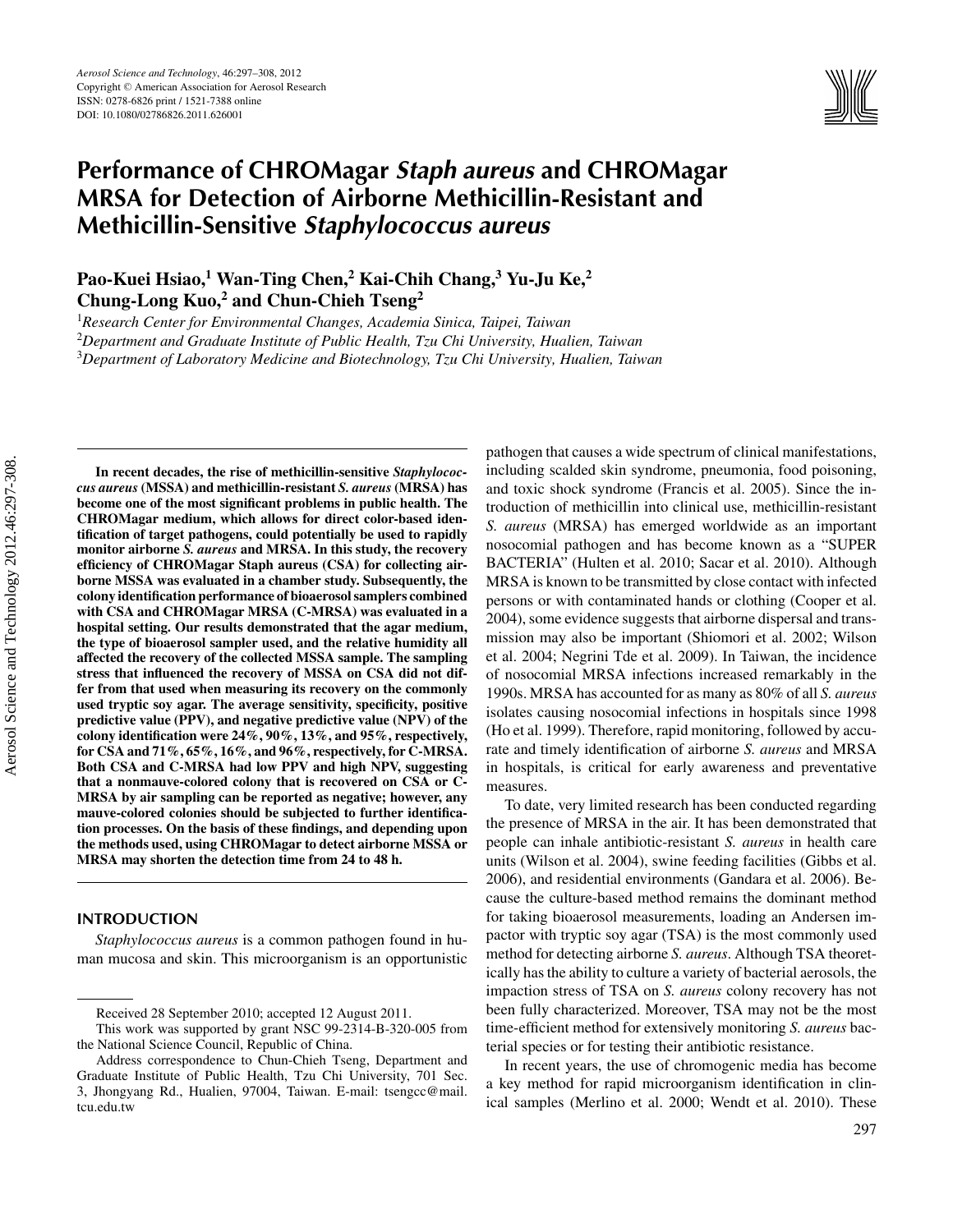media exploit enzyme substrates that release colored dyes upon hydrolysis through a specific bacterial enzyme causing target pathogens to form colored colonies (Perry and Freydiere 2007). Consequently, chromogenic media allow for direct color-based identification and can be used to target pathogens with high specificity. Among the various chromogenic media, CHROMagar has been demonstrated to rapidly distinguish *S. aureus* and MRSA from clinical nasal swab and blood samples with high sensitivity (from 89.7% to 100%) and specificity (from 87.2% to 100%; Pape et al. 2006; Chihara et al. 2009; Goodwin and Pobuda 2009). However, a recent study indicated that the sensitivity and specificity of CHROMagar for identification of *S. aureus* in seawater did not perform as well for identification in clinical samples (Goodwin and Pobuda 2009). The difference in the application of CHROMagar for clinical and environmental samples may be related to the presence of some coagulasenegative *Staphylococcus* spp. that yielded a faint mauve color on CHROMagar (Chihara et al. 2009). Additionally, *S. aureus* growth on the CHROMagar may decrease its sensitivity due to the competing effects of other environmental bacteria species (Perez et al. 2003; Diederen et al. 2005). For clinical samples, a qualitative result, either positive or negative, is primarily looked for. However, the desired application of CHROMagar when used for environmental samples is to detect and quantify target colonies. If CHROMagar's sensitivity and specificity for detecting environmental samples are lower than for detecting clinical samples, its efficacy for quantifying environmental samples could present a particular challenge.

To date, CHROMagar's performance for identifying bioaerosols has not been characterized. Because CHROMagar can isolate bacteria and detect antibiotic resistance in one step, one would expect that using CHROMagar to detect antibioticresistant bioaerosols should result in high sensitivity and specificity. It may also reduce detection time from over 3 days to approximately 16–24 h. Nevertheless, the performance of CHRO-Magar when used in bioaerosol sampling still needs further investigation. In addition to questions about its relative sensitivity and specificity, another concern is the recovery of bacteria on CHROMagar. Microbial collection and survival in bioaerosol samplers strongly depends on the type of sampler, the sampling time, the sampling flow rate, and the collection medium (Macher and Willeke 1992; Lin and Li 1998; Li and Lin 1999a; Tseng and Li 2005). In an Andersen impactor at a constant operating flow rate, sampling time, and relative humidity (RH), the impact stress on bacterial recovery is directly related to the components of the loaded agar (Juozaitis et al. 1994; Stewart et al. 1995). Injury of collected bacteria due to impaction can be divided into structural and metabolic injury. Bacteria with metabolic or structural injury are able to multiply and form colonies on a nonselective agar medium but not on selective media that contain inhibiting agents or inorganic salts (Stewart et al. 1995). In contrast to other nonselective agar, some components of the chromogenic and selective mix in CHROMagar are still proprietary. Therefore, the resulting impaction stress influencing

the recovery and injury of collected *S. aureus* on CHROMagar could differ from that resulting from nonselective agar.

The purpose of this study was to evaluate the recovery efficiency of CHROMagar for collecting airborne methicillinsensitive *S. aureus* (MSSA) in a chamber study and to demonstrate the colony identification performance of CHROMagar for identifying airborne *S. aureus* and MRSA in a hospital environment. To evaluate the recovery efficiency of CHROMagar compared with other nonselective agar, three agar media, blood agar plate (BAP), Luria-Bertani agar (LB), and TSA, were also used in the chamber study. The recovery efficiency of an agar medium for collecting a bioaerosol is directly related to the type of bioaerosol sampler used. Therefore, two different bioaerosol samplers, an Andersen one-stage impactor and a Nuclepore polycarbonate filter, were combined with the four types of agar medium and investigated. An environmental monitoring program for detecting airborne *S. aureus* and MRSA with an Andersen impactor and a Nuclepore filter was conducted in the hospital to test the colony identification performance of CHROMagar. After sampling, all colonies were recovered using CHROMagar that demonstrated positive (mauve) or negative results that were verified using conventional laboratory tests and real-time PCR.

### **MATERIALS AND METHODS**

#### **Chamber Study**

#### *Test Microorganism*

In the chamber study, the single strain of MSSA (ATCC 29213) was used as a surrogate for MRSA because of safety concerns. An active MSSA culture was inoculated in LB broth and incubated for 24 h at 37◦C. After cultivation, the microbe pellets were aseptically washed with sterile phosphate-buffered saline (PBS) into a 15-mL sterile conical centrifuge tube, which was capped and centrifuged at 2500 rpm (model 2010, Kubota, Japan) for 5 min. Finally, the supernatant was discarded and the pellets were resuspended in sterile distilled water for preparation of spray suspensions.

### *Aerosol Generation and Test System*

The MSSA sampling test chamber was 29 cm in diameter and 32 cm in height. A Collison three-jet nebulizer (BGI, Inc., Waltham, MA, USA) was used to nebulize the MSSA stock in deionized water at 20 psi with dry, filtered, compressed laboratory air, and the suspension was then passed through a Kr-85 particle-charge neutralizer (model 3077, TSI Inc., St. Paul, MN, USA). The aerosolized suspension was then diluted with filtered, compressed air at 50 L/min. Because the concentration of airborne *S. aureus* rarely exceeds 1000 colony-forming units  $(CFU)/m^3$  in the field (Gandara et al. 2006), MSSA at  $1000$  CFU/m<sup>3</sup> was generated to simulate field environments. On the basis of our preliminary analyses (data not shown), nearly  $1000 \text{ CFU/m}^3$  of airborne MSSA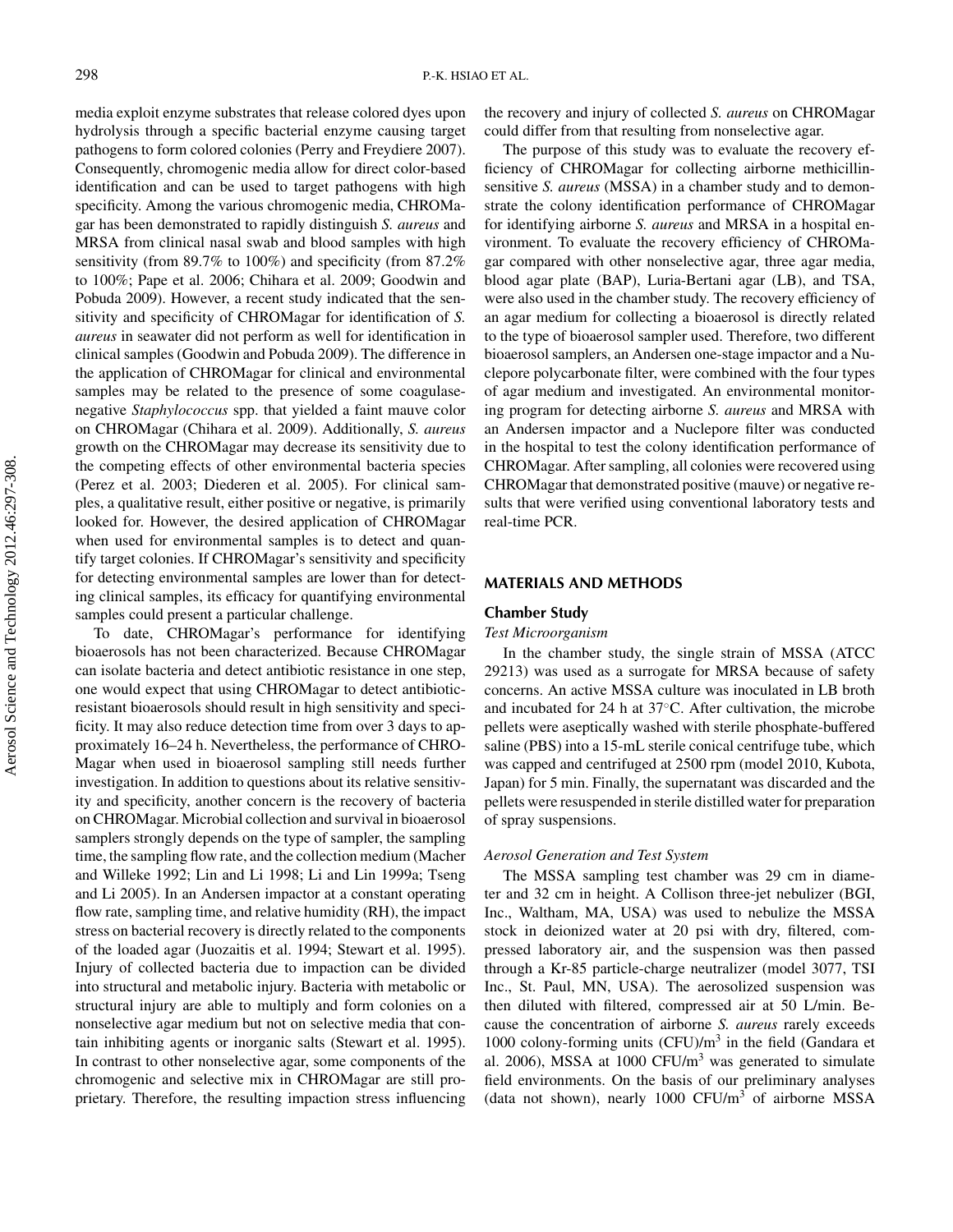can be generated by an MSSA suspension in a nebulizer at 1000 CFU/mL. Therefore, the MSSA concentrations in the nebulizer ranged from  $2 \times 10^3$  to  $7 \times 10^3$  CFU/mL in all of the experiments. Because the RH strongly affects bacterial culturability, collection was done at three RH levels (30%, 55%, and 85%). To evaluate the effect of RH, the humidified gas stream was heated by adding a dry gas stream to produce dry (RH 30%), moderate (RH 55%), or humid conditions (RH 85%) at 25–28◦C. A humidified gas stream was generated by passing pure compressed air through a humidity saturator. The water vapor content (i.e., RH) in the gas stream was adjusted by changing the ratio of the humidified gas stream flow rate to the dry gas stream flow rate and was measured using a hygrometer (Sekunden-Hygrometer 601, Testo, Lenzkirch, Germany) that was placed in the sampling chamber.

#### *Test Samplers and Sample Processing*

To evaluate the recovery efficiency of different agar media, an Andersen one-stage viable impactor (Andersen Samplers, Inc., Atlanta, GA) and a Nuclepore filter were used to collect MSSA aerosols. An Andersen impactor has four hundred 0.25-mm holes, a sampling flow rate of 28.3 L/min (corresponding to a velocity of 24 m/s), and a sampling time of 7 min. The Nuclepore filter (Costar, Cambridge, MA) consisted of a polycarbonate membrane supported by cellulose pads with a  $0.4$ - $\mu$ m pore size and a 37-mm diameter. Before the filter was loaded into a closedface, two-piece plastic cassette, both the filter and support pads were autoclaved, and the plastic cassette was sterilized with ethylene oxide. The sampling flow rate of the Nuclepore filter was 20 L/min and the sampling time was 60 min.

Currently, there are commercially available media for selective and differential growth of *S. aureus* and MRSA by colony color-based identification; such media include CHROMagar Staph aureus (CSA; CHROMagar Microbiology, Paris, France) and CHROMagar MRSA (C-MRSA; CHROMagar Microbiology), respectively. Because MSSA was used as a surrogate for MRSA in the chamber study, only CSA (not C-MRSA) was evaluated for collecting airborne MSSA in a chamber. In addition to the CSA, BAP, LB, and TSA agar were also used as complete, nonselective media in a comparison of recovery efficiencies. After sampling, the plate with the collection medium (CSA, BAP, LB, or TSA) from the Andersen impactor was placed in an incubator at 37◦C for 24 h. For the Nuclepore sample, the plate was eluted after sampling by rinsing in 1 mL sterile deionized water, and the suspension was slowly vortexed in a rotator (Vortex-2Genie, G-560, Scientific Industries, Inc., New York, USA) for 30 s. After transferring MSSA particles from the filter to the eluate, the eluate was spiked separately on the different agars and placed in an incubator at 37◦C for 24 h. Finally, the number of CFU (CFU/m<sup>3</sup>) was calculated on the basis of the dilution ratio, plated volume, sampling time, and flow rate.

#### *Calculation of Recovery Efficiency*

The culturability and viability of aerosolized bacteria depend on the culture preparation process (Lin and Li 1998, 1999; Chen and Li 2005; Tseng and Li 2005) and strongly affect the recovery efficiency of a collection medium. Therefore, to better understand the recovery efficiency of each evaluated agar medium for MSSA aerosols, the culturability of microorganisms in the liquid suspension used as the source of the bioaerosols should be evaluated. Therefore, we used a parameter called the relative recovery (RR) as an indicator of the recovery efficiency of the agar medium.

$$
RR = \frac{C_{\text{test}}}{C_{\text{susp}}},
$$

where

- *C*test is the CFU/m3 determined for CSA, BAP, LB, and TSA agar (i.e., the number of culturable bacterial particles per cubic meter of air that passed through the sampler),
- $C<sub>susp</sub>$  is the CFU/mL in the suspension determined for CSA, BAP, LB, and TSA agar (i.e., the number of culturable bacterial particles in the suspension).

#### *Sampling Stress*

The stress of sampling the MSSA by the Nuclepore filter was also evaluated in the chamber. The MSSA concentrations were determined prior to the stress sampling experiment based on optical density readings at 600 nm  $(OD_{600})$ . The bacteria were cultured overnight and then transferred to a flask and incubated at 37°C until an OD<sub>600</sub> of 0.3–0.6 (corresponding to  $1 \times 10^8$ CFU/mL) was achieved. To determine the effect of sampling stress on MSSA, bacterial cultures were serially diluted to 1  $\times$  $10^5$  CFU/mL. Next, 50  $\mu$ L of bacterial culture was spiked on the Nuclepore filter (approximately  $5 \times 10^3$  CFU on each filter). All of the filters loaded in the cassettes were simultaneously evaluated by passing clean air through the filters at 20 L/min and over sampling times of 0, 30, 60, 90, 120, and 240 min. Immediately after sampling, the filters were removed from each cassette and eluted by rinsing in 1 mL sterile deionized water to be used for bacterial culture on CSA, BAP, LB, and TSA agar. The sampling stress on MSSA was defined by the ratio  $C_t/C_0$ , where  $C_t$  and  $C_0$  are the bacterial concentrations in the simultaneously collected samples subjected to airflow for *t* h and 0 h, respectively.

#### *Statistical Analysis*

For each experiment, a comparison of the recovery efficiency, or sampling stress, of MSSA on the evaluated medium was performed using one-way analysis of variance (ANOVA) followed by Tukey's test to evaluate statistically significant differences ( $p < .05$ ).

# **Field Study**

### *Sampling Location*

From November 27 to December 26, 2009, we collected aerosol samples twice weekly from the waiting areas of the outpatient hall (H), pediatrics department (P), and respiratory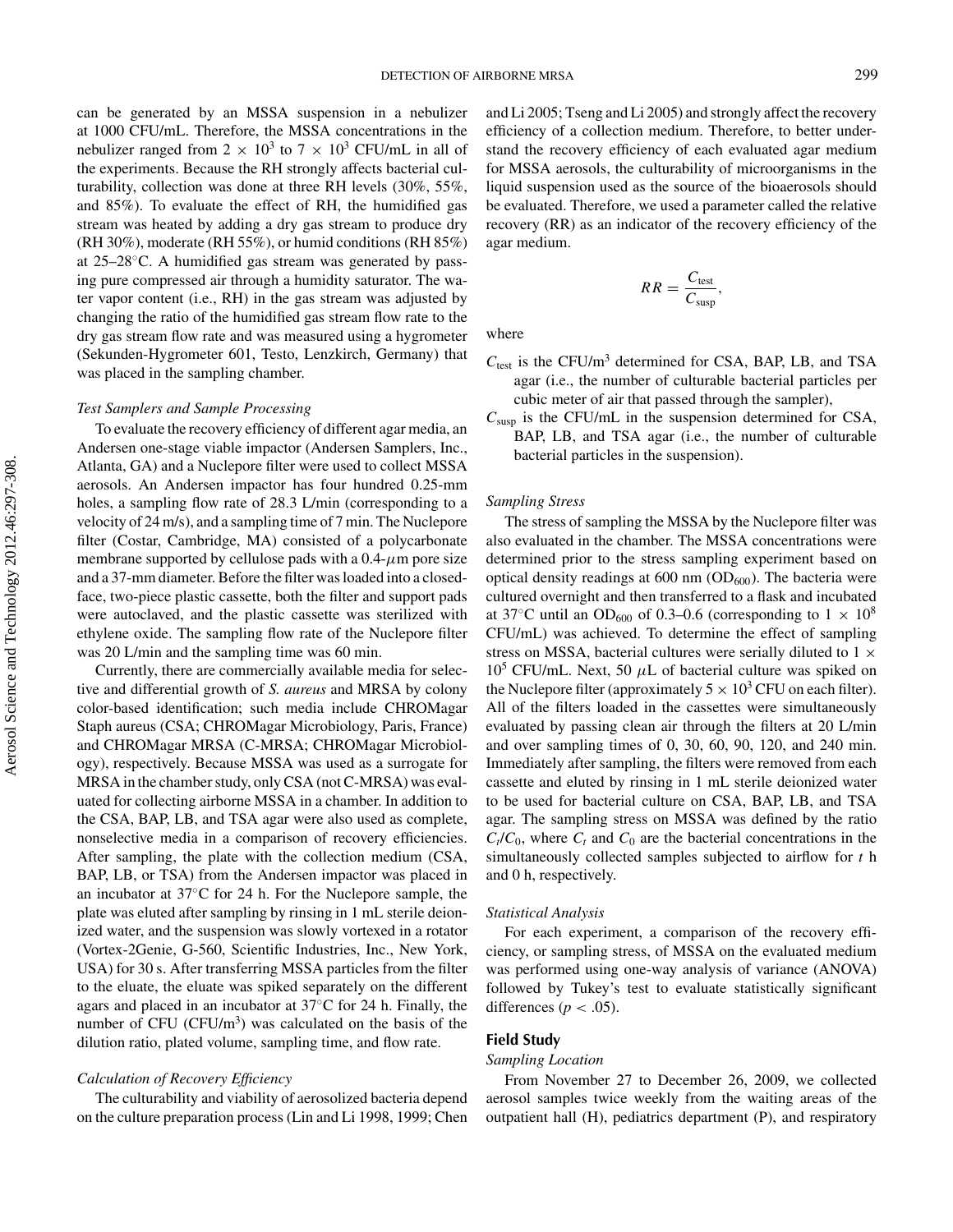care department (R) at a medical center in Taiwan. The central air conditioning of the hospital was supplied by air-handling units. The air exchange rates at the sampling locations were found to be in the range of 8/h to 10/h, within the range (8/h to 12/h) suggested by the American Society of Heating, Refrigerating and Air-Conditioning Engineers (ASHRAE). Physical factors such as temperature, RH, and carbon dioxide  $(CO<sub>2</sub>)$  concentration at each sampling site were also recorded.

#### *Aerosol Sampling*

At each sampling site, parallel aerosol samples were collected using an Andersen impactor and a Nuclepore filter for 86 samples at H, 74 samples at P, and 73 samples at R. Therefore, we collected a total of 233 aerosol samples, including 157 impactor samples and 76 filter samples (as shown in Figure 1). The pump and sampling apparatus were placed about 1 m from patient seating in the sampling location. In addition, the sampling locations were 3 m from square ceiling diffusers to prevent wind interference. The sampling heights were 0.8–1 m above the floor, which was within the breathing zone of the seated patients. The sampling flow rates and sampling times of the apparatus were the same as those used in the chamber experiments. The Andersen impactor had a flow rate of 28.3 L/min and was operated for 7 min, and the Nuclepore filter was operated at 20 L/min for 60 min. From our preliminary test (data not shown), the sampling flow rates and sampling times for the impactor and filter would result in counts of 30–300 CFU from the agar media, a suitable level for determining the concentration of airborne bacteria in the hospital. The agar media CSA and C-MRSA were used in conjunction with each sampler to identify airborne *S. aureus* and MRSA, respectively. To compare the concentrations of total bacterial aerosol, nonselective media such as LB and TSA agar were also investigated. The sample processing was the same as that used in the chamber study. All evaluated agar media (CSA, C-MRSA, TSA, and LB) in the field were placed in an incubator at 37◦C for 24 h.

### *Bacterial Identification by Conventional Laboratory Tests*

CSA and C-MRSA are selective and differential media for *S. aureus* and MRSA, respectively. In both cases, the target colonies are mauve in color. After 20–24 h of cultivation, colonies that appeared mauve positive or negative were identified using conventional laboratory tests in sequence (including the Gram stain, hemolysis testing, catalase testing, and slide coagulase testing) to verify the results (Figure 1). A total of 6015 colonies on CSA or C-MRSA were subjected to conventional laboratory tests. *S. aureus* is recognized to be Gram positive and can reveal β-hemolysis on sheep blood agar. In addition, it can also be differentiated from other aerobic Gram-positive cocci and other staphylococci by a positive catalase test and by the coagulase test, respectively. The colonies recovered from CSA and C-MRSA were analyzed using Baso Rapid Gram Stain analysis (BASO Biotech CO., Ltd, New Taipei City, Taiwan). When the cocci demonstrated a Gram-positive response, the



FIG. 1. Screening of airborne field samples for *S. aureus* identification.

isolates were tested for hemolysis after overnight incubation at 37◦C on sheep blood agar (Creative Microbiologicals, Ltd, Taipei, Taiwan). Following incubation, Gram-positive cocci with  $\beta$ -hemolysis were placed on a microscope slide, a drop of 3% hydrogen peroxide was added, and the generation of bubbles was examined. Finally, a coagulase test was performed to identify *S. aureus* with rabbit plasma following the recommendations of the manufacturer (BBL coagulase plasma, rabbit with EDTA; BD Bioscience, San Jose, CA, USA).

#### *Detection of the* nuc *Gene from Aerosol Samples*

Any sample that passed all of the conventional laboratory tests was identified using the real-time PCR assay with a LightCycler (Roche Diagnostics, Mannheim, Germany; see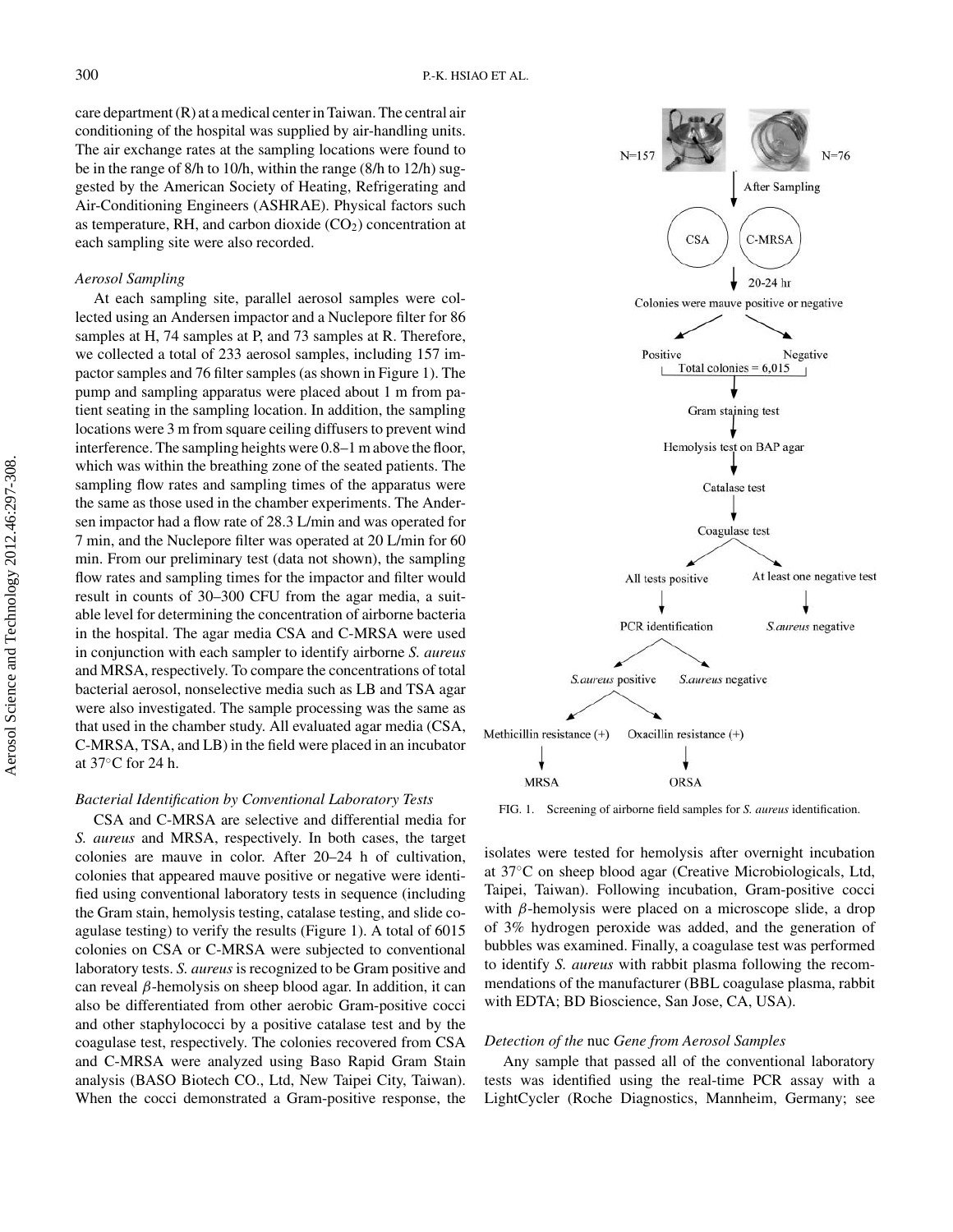Figure 1). For DNA extraction, an aliquot (10  $\mu$ L) of bacterial broth from the airborne sample was mixed with 90  $\mu$ L of sterile water and centrifuged at 14,000 rpm for 2 min. After centrifugation, the supernatant was removed and the pellet was suspended in 100  $\mu$ L of sterile water. The suspension was then heated at 95<sup>°</sup>C for 15 min and subjected to 2 min at 14,000 rpm to sediment the debris. Finally, the clear supernatant was used as a DNA template in PCR analysis. For identification of *S. aureus*, the primer sequences of NUC1 (5 -GCG ATT GAT GGT GAT ACG GTT-3 ) and NUC2 (5 -AGC CAA GCC TTG ACG AAC TAA AGC-3 ) were used to detect the *S. aureus*specific marker, the *nuc* gene as described by Fang and Hedin (2003). The SYBR green kit (LightCycler FastStart DNA Master SYBR Green I; Roche Diagnostics, Mannheim, Germany) and amplification conditions used for real-time PCR analysis were all followed by Fang and Hedin (2003), except that the primer-annealing temperature was changed from 55◦C to 60◦C. For the *S. aureus* that we tested, the target *nuc* gene from a cloning plasmid was synthesized by Mission Biotech (Taipei, Taiwan, R.O.C.). A calibration curve was created by serially diluting the external standard and the number of copies was calculated automatically by LightCycler software. For *S. aureus* identification, the known amounts of plasmid DNA yielded cycle threshold (C*t*) values ranging between 22.9 and 36.8 cycles. The calibration curves were linear for five orders of magnitude for *S. aureus*, and the lowest detection limit was  $3.0$  copies/ $\mu$ L (Figure 2a). The PCR product from a sample analyzed using SYBR green can be confirmed by a melting curve analysis. The samples with melting temperatures  $(T<sub>m</sub>)$  within the range of the  $T<sub>m</sub>$  of the plasmid DNA  $\pm$  0.5°C were therefore regarded as *S. aureus* positive. The  $T<sub>m</sub>$  of our plasmid DNA (80.40°C) was close to previous findings (Fang and Hedin 2003) and demonstrated that the  $T<sub>m</sub>$  of the *nuc* gene was in the range from 79.9<sup>°</sup>C to 80.6◦C (Figure 2b).

#### *Antibiotic Susceptibility Test*

After the organism was verified to be *S. aureus*, roomtemperature Mueller-Hinton agar (Difco 225250, BD, Sparks, MD, USA) plates were used to evaluate each of the microorganisms for antibiotic resistance. The methicillin and oxacillin susceptibilities were tested using the disk test according to the Clinical and Laboratory Standards Institute (CLSI 2005) guidelines. *S. aureus* with methicillin resistance was defined as MRSA, and *S. aureus* with oxacillin resistance was defined as oxacillin-resistant *S. aureus* (ORSA; Figure 1). By definition, MRSA is resistant to beta-lactam antibiotics, including methicillin, oxacillin, penicillin, and amoxicillin. Methicillin was the first and most reliable beta-lactam antibiotic for routine susceptibility testing (Brown et al. 2005). Oxacillin was later used in clinics as an alternative to methicillin susceptibility tests. To compare the concentrations of airborne *S. aureus*in the hospital, both MRSA and ORSA concentrations were demonstrated. For evaluating the performance of C-MRSA, we still use methicillin in susceptibility tests of MRSA.



FIG. 2. Real-time PCR for *S. aureus* identification: (a) Standard curve of known DNA and Ct values measured using real-time PCR and (b)  $T<sub>m</sub>$  curves for detection of the *nuc* gene. (Color figure available online.)

# *Data Analysis*

The performance of CSA or C-MRSA was arranged in a 2  $\times$  2 contingency table format as shown in Table 1. The performance statistics reflect sensitivity  $[a/(a+b)]$  and specificity [d/(c+d)]. Sensitivity refers to the proportion of *S. aureus* or MRSA with a positive test result (mauve color) using CSA or C-MRSA. Specificity refers to the proportion of non-*S. aureus* or non-MRSA with a negative test result (nonmauve color) using CSA or C-MRSA. A sensitivity of 100% indicates that CSA or C-MRSA recognizes all *S. aureus* or MRSA colonies (mauve color). A specificity of 100% indicates that CSA or C-MRSA recognizes all non-*S. aureus* or non-MRSA colonies (nonmauve color). In addition to sensitivity and specificity,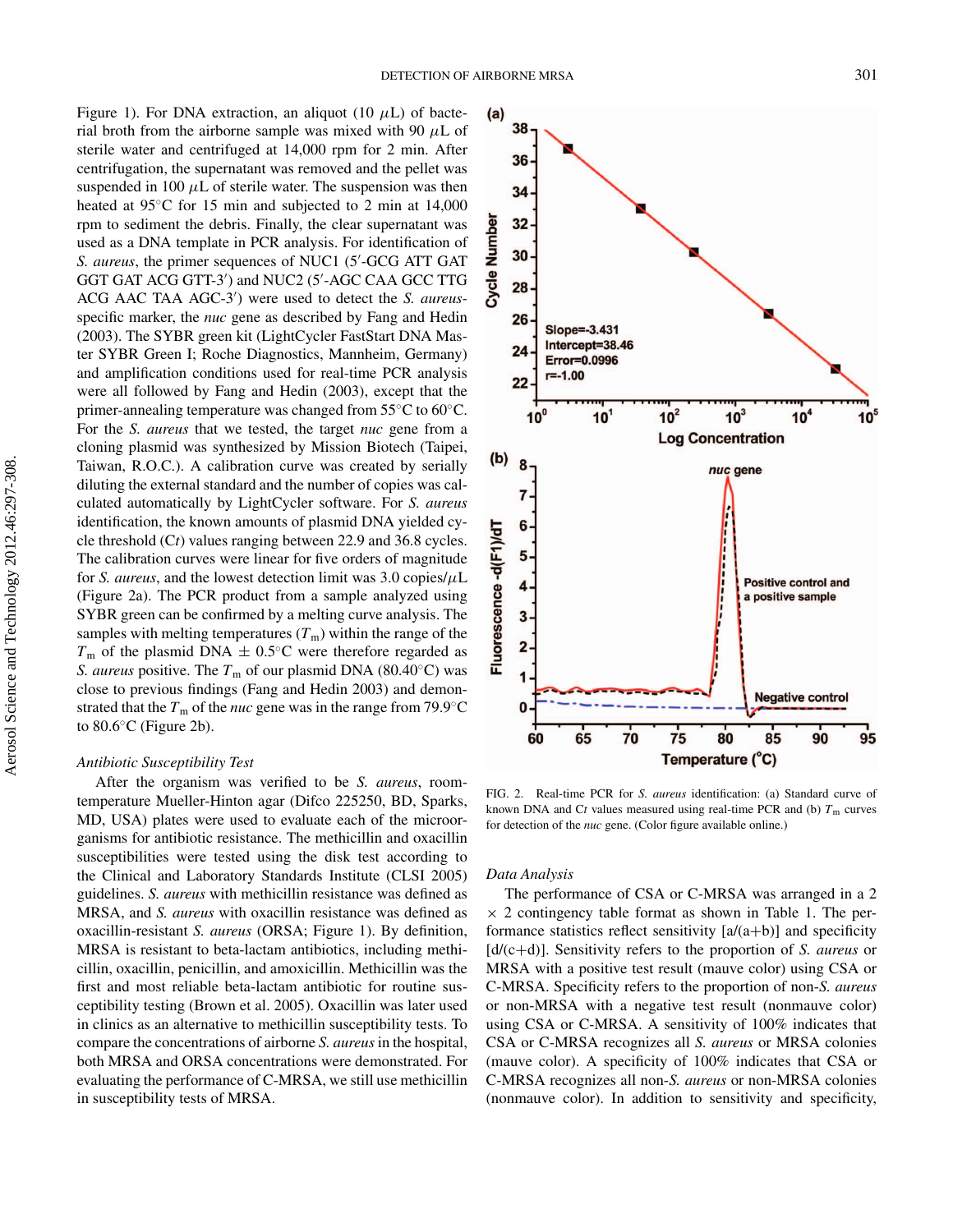| contingency table format. |                                    |                                     |           |  |  |
|---------------------------|------------------------------------|-------------------------------------|-----------|--|--|
|                           | <i>S. aureus</i> or<br><b>MRSA</b> | Non-S. <i>aureus</i><br>or non-MRSA | Total     |  |  |
| Mauve                     | a                                  | c                                   | $a + c$   |  |  |
| Nonmauve                  | h                                  | d                                   | $b + d$   |  |  |
| Total                     | $a + b$                            | $c + d$                             | $a+b+c+d$ |  |  |

TABLE 1 Air sampling performance of CSA or C-MRSA in a  $2 \times 2$ 

*Note*: *S. aureus* or MRSA = the collected colonies that were verified as *S. aureus* or MRSA, respectively, using conventional laboratory tests and real-time PCR. Non-*S. aureus* or non-MRSA = the collected colonies that were verified as not *S. aureus* or not MRSA, respectively, using conventional laboratory tests and real-time PCR. Mauve  $=$  the collected colonies that were mauve on CSA or C-MRSA. Nonmauve = the collected colonies that were not mauve on CSA or C-MRSA.

the positive predictive values [PPV;  $(a/(a+c))$ ] and negative predictive values [NPV; d/(b+d)] were also calculated. PPV and NPV correspond to the probability that any particular positive (mauve color) or negative (nonmauve color) test result is a true positive or negative result, respectively.

#### **RESULTS AND DISCUSSION**

In this study, the recovery efficiencies of four agar media (CSA, BAP, LB, and TSA) for collecting airborne MSSA using an Andersen one-stage impactor and a Nuclepore filter were evaluated in a chamber study. In addition, the sampling stress of closed-face filter cassettes on MSSA was also investigated. The bioaerosol samplers combined with CSA and C-MRSA were then used in a hospital to evaluate the colony identification performance of CHROMagar.

#### **Chamber Study**

#### *Recovery Efficiency of Tested Agar Medium*

*Andersen One-Stage Impactor.* The RRs of the Andersen one-stage impactor for MSSA on CSA, BAP, and TSA (Figure 3) were all within the  $10^{-1}$  range at all three RH levels (30%, 55%, and 85%, respectively). The RH level did not affect the RR of MSSA on LB, but the average RR of LB was 1.1–2.8 times higher than the RR of the other three agar media ( $p < .05$ ). A previous study had suggested that impaction onto an agar surface may cause injury to bacteria, especially when the bacteria are impacted onto a selective agar medium such as CSA (Stewart et al. 1995). Nonselective agar offers a more effective means of growth for preserving bacteria culturability, but the injured bacteria are usually difficult to grow on the selective medium because of limited nutrition and inhibiting agents. However, we observed that the RR of MSSA on CSA was only slightly lower than the RR on LB; the two other nonselective agar media, BAP and TSA, had similar RRs to CSA. For bioaerosol sampling, TSA is considered an excellent general agar to culture a variety of bacteria, but it did not perform better than CSA



FIG. 3. The effects of relative humidity on the RR of CSA, BAP, LB, and TSA when collecting airborne MSSA using an Andersen impactor.  $(RR = C_{test}/C_{susp};$ *C*<sub>test</sub>: CFU/m<sup>3</sup> on the evaluated agar medium, the number of culturable bacteria particles per  $m<sup>3</sup>$  of air on the evaluated agar medium.  $C_{\text{susp}}$ : CFU/mL in the suspension, the number of culturable bacteria particles in the suspension on the evaluated agar medium). (Color figure available online.)

when sampling for airborne MSSA. Although CSA is considered a selective and differential agar, it was specifically used for the isolation and direct differentiation of *S. aureus.* Therefore, the components and selective mix that characterize CSA may help MSSA to recover and may enable a similar RR level as is achieved with TSA. Nevertheless, once non-*S. aureus* species are impacted onto the surface of CSA, the injured bacterial cells can still be suppressed.

The parameter RR used in this study represented the recovery efficiency of each agar medium for MSSA aerosols; the microbe species with higher RRs also indicate which species are more resistant to the stress of air sampling. Therefore, the descending order of resistance to the stress from impaction (sampling by Andersen impactor) was as follows: *Bacillus subtilis* endospores or *Penicillium* spores (RR =  $2 \times 10^{-1}$ ) > Gram-negative *Escherichia coli* (RR =  $1.5 \times 10^{-2}$ ) > nonenveloped viruses (RR  $= 1 \times 10^{-2}$  to  $2 \times 10^{-2}$ ; Li and Lin 1999a, 1999b; Li et al. 2003; Tseng and Li 2005). Compared with previous studies, the RR findings of Gram-positive MSSA were similar to those using hardy endospores and fungal spores, but they were much higher than the RRs of *E. coli* and nonenveloped viruses. The RR results from previous studies were all obtained using nonselective agar; it has been suggested that the recovery of a microorganism onto an agar medium surface is highly species dependent.

*Nuclepore Filter.* The average RR values of the Nuclepore filter sampler (Figure 4) for MSSA on all four agar media did not differ significantly at the three RH levels. However, the average RR for MSSA on all four agar media at a RH of 85% (from 1.4  $\times$  10<sup>-1</sup> to 2 × 10<sup>-1</sup>) was significantly higher than the RRs at RHs of 30% and 55% (from  $1 \times 10^{-2}$  to  $4 \times 10^{-2}$ ;  $p < .05$ ). Previous studies have shown that a filter may not be suitable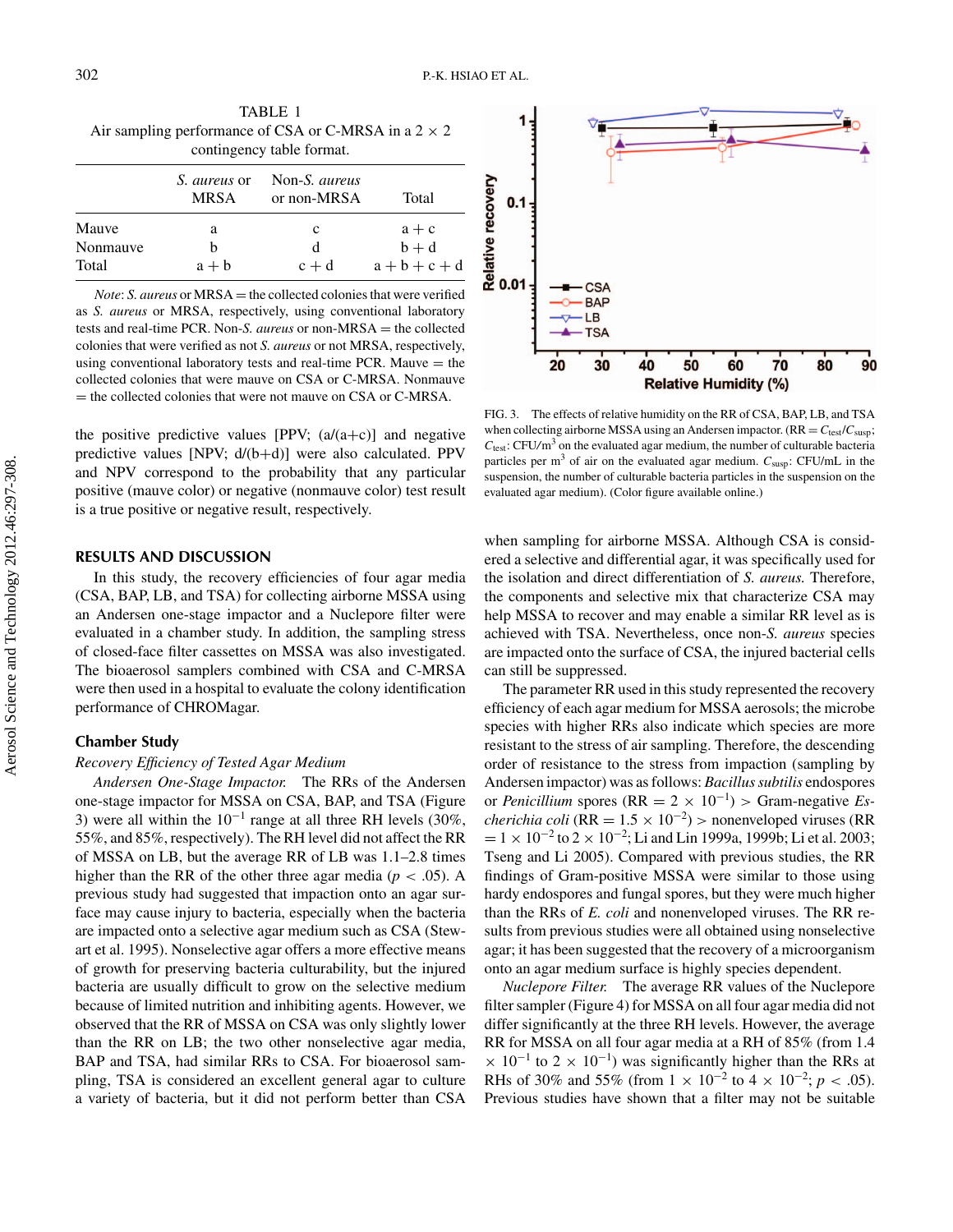

FIG. 4. The effects of relative humidity on the RR of CSA, BAP, LB, and TSA when collecting airborne MSSA using a Nuclepore filter.  $(RR = C_{test}/C_{susp})$ ;  $C_{test}$ : CFU/m<sup>3</sup> on the evaluated agar medium, the number of culturable bacteria particles per  $m<sup>3</sup>$  of air on the evaluated agar medium.  $C_{\text{susp}}$ : CFU/mL in the suspension, the number of culturable bacteria particles in the suspension on the evaluated agar medium). (Color figure available online.)

for collecting fragile airborne bacteria because the filter dries out during extended sampling, placing additional dehydration stress on the collected microorganisms (Crook 1995; Li and Lin 1999b). Our results demonstrated that the dehydration stress on MSSA by filter sampling may be significant at dry and moderate RHs. A higher RR observed at a high RH level might be due to the formation of a moisture film that protects the culturability of MSSA. Therefore, the observed loss of MSSA culturability (reflected by the lower RR at RHs of 30% and 55%) in samples collected using a Nuclepore filter is probably related primarily to biological stress from filtration and dehydration during the sampling and extraction process (Chen and Li 2005; Tseng and Li 2005).

Previous studies also demonstrated a descending order of resistance to stress from filtration (sampling by Nuclepore filter) at moderate RHs in the following sequence: *B. subtilis* endospores or *Penicillium* spores (RR =  $1.5 \times 10^{-1}$  to  $3.8 \times 10^{-1}$ ) > Gramnegative *E. coli* (RR =  $7 \times 10^{-2}$ ) > nonenveloped viruses (RR  $= 1.5 \times 10^{-2}$ ) > enveloped viruses (RR = 1 × 10<sup>-4</sup>; Li et al. 2003; Chen and Li 2005; Tseng and Li 2005). Therefore, the RR findings for Gram-positive MSSA were similar to those of *E. coli* and nonenveloped viruses and were much higher than those of enveloped viruses. However, the RR values were much lower than the hardy *B. subtilis* endospores and *Penicillium* spores. Obviously, collection with the Andersen impactor would demonstrate a higher recovery rate of airborne MSSA than the filtration process.

# *Sampling Stress on Closed-Face Filter Cassettes*

As shown in Figure 5, all curves representing the  $C_t/C_0$  values were characterized by an initially rapidly decreasing phase



FIG. 5. Sampling stress of MSSA recovered on CSA, BAP, LB, and TSA by closed-face filter sampling. (Color figure available online.)

that eventually transitioned into gradual lag rates after pure air was passed through the filter. Finally, the  $C_t/C_0$  values declined with increased sampling time. When the sampling time was less than 100 min, the average  $C_t/C_0$  values for MSSA on LB were significantly higher than those on the other three agar media (*p*  $<$  0.05); however, the  $C_t/C_0$  values on all of the evaluated agar media did not differ significantly from each other after 100 min of sampling. The sampling time for the Nuclepore filter was 60 min in both our chamber and field studies. After 60 min of sampling, the average  $C_t/C_0$  values were 0.62 for CSA, 0.60 for BAP, 0.79 for LB, and 0.61 for TSA. Therefore, the recovery rate of MSSA collected by a closed-face filter cassette may not exceed 0.5 for sampling times of less than 60 min.

For safety reasons, MSSA was used as a surrogate for MRSA during our chamber experiments because it has the same strain and particle size. However, for antibiotic-resistant bacteria, the involvement of a plasmid might change a defense-associated protein in a cytoplasmic membrane or in the cell wall. MRSA are able to resist antibiotics because they possess unique types of penicillin-binding proteins (PBPs) in their cytoplasmic membranes (Stapleton and Taylor 2002). If PBPs are altered, the antibiotic cannot inhibit cell-wall formation and the bacteria are thus rendered resistant. This plasmid-mediated process not only affects bacterial resistance to antibiotics but may also produce resistance to other oxidative stress from biocides (Suller and Russell 1999), disinfectants (Rutala et al. 1997), and photocatalysis (Tsai et al. 2010). Although the possibility of this mechanism being manifested depends on the species, the altered PBPs that MRSA possess in their cytoplasmic membranes make possible changes to their susceptibility to the sampling stress from impaction and filtration.

In summary, the recovery of MSSA did not depend on the RH when using an Andersen impactor, whereas the recovery of MSSA strongly depended on the RH when using a Nuclepore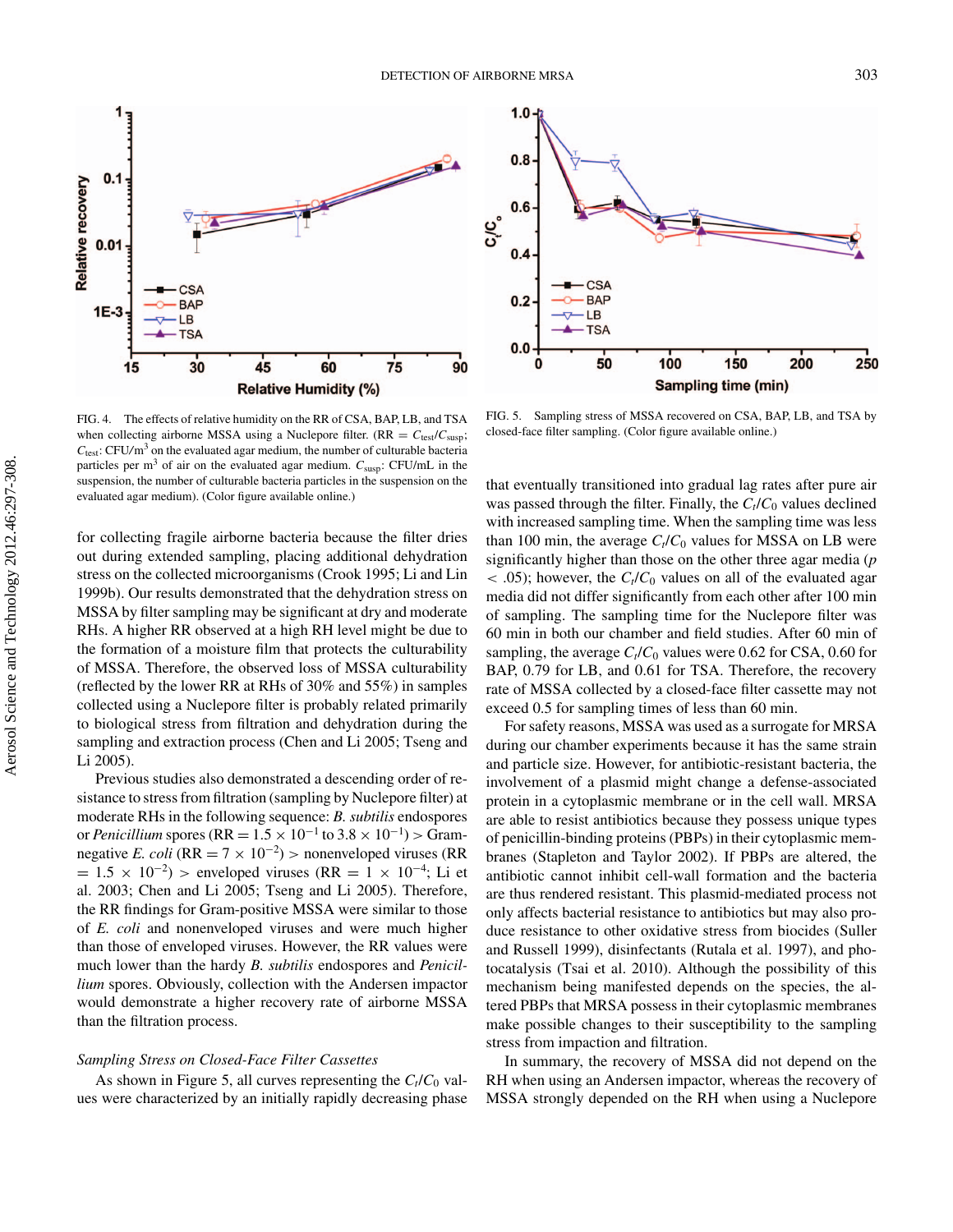filter. The Andersen impactor likely performed better than the Nuclepore filter in sampling airborne MSSA. When using the Nuclepore filter, the sampling was conducted for 60 min in order to increase yields. However, a major disadvantage of this method was the filtration and dehydration that occurred during the sampling and extraction processes may have caused enough biological stress to cause the bacteria to lose some culturability. The recovery of MSSA on CSA was lower than it was on LB when using an Andersen impactor. The other two nonselective agars, BAP and the commonly used TSA, did not perform better than CSA. A sampling time of over 190 min is not recommended when using a Nuclepore filter because more than half of the *S. aureus* on the filter could lose culturability during the filtration process.

#### **Field Study**

#### *Total Concentration of Airborne Bacteria in the Hospital*

During the sampling period, ambient temperatures ranged from 20 $\degree$ C to 24 $\degree$ C, CO<sub>2</sub> concentrations ranged from 659 to 940 ppm, and RHs ranged from 54% to 64% in the hospital. Using different agar media in an Andersen impactor, the average bacterial concentrations varied widely from 70 to 1294  $CFU/m<sup>3</sup>$  (Figure 6a). The H had the highest total bacterial concentration of the three sampling locations ( $p < .05$ ), and the bacterial concentrations of P and R were not significantly different from each other. Human activity might play a role in these concentration differences. In addition, the selective agar media CSA and C-MRSA were able to detect and measure the total concentrations of airborne bacteria in the hospital. The total bacterial concentration measured by CSA was not significantly different from that detected by the commonly used LB and TSA agar, but the concentration measured by C-MRSA was much lower than concentrations detected by the other three agar media (*p* < .01). Although CSA and C-MRSA are selective differential media for *S. aureus* and MRSA, other bacterial species can still grow on them. However, only the target colonies are mauve colored. In contrast to CSA, some antibiotic-related supplements are added to the C-MRSA. Therefore, bacteria without antibiotic resistance are usually unable to grow on C-MRSA. This may explain the low total bacterial concentration measured by C-MRSA. In comparison with the Andersen impactor, the Nuclepore filter significantly underestimated the concentration of airborne bacteria (from 1.7 to 5.1 times lower) no matter which agar medium was used (Figure 6b). The highest total bacterial concentration was found in H, and there were no significant differences among the total concentrations measured by CSA, TSA, and LB agar media. As occurred with the Andersen impactor, the Nuclepore filter with C-MRSA measured the lowest bacterial concentration.

# *Concentration of Airborne S. aureus in the Hospital Determined by CSA and C-MRSA*

The concentrations presented in Table 2 were determined using conventional laboratory tests and real-time PCR on all



FIG. 6. Total airborne bacteria concentrations recovered on CSA and C-MRSA, LB and TSA by (a) Andersen impactor and (b) Nuclepore filter sampling in the waiting areas of the outpatient hall (H), pediatrics department (P), and respiratory care department (R).  $+p < .05$  compared to the respective H groups; ∗*p* < .01 compared to respective LB, TSA, and CSA groups.

of the recovered colonies on CSA or C-MRSA. Both CSA and C-MRSA combined with an Andersen impactor demonstrated that the order of total *S. aureus* concentrations (regardless of the presence or absence of antibiotic resistance) was  $H > P > R$ . Similarly, the concentrations of airborne MRSA and ORSA in H and P were higher than the concentrations in R. Within the sampling period, there were twice as many people in H and P than in R; if more patients were sicker or stayed longer in H or P, then more people were present during the sampling times, which may account for the greater concentration of MRSA and ORSA measured at those times. The detected concentrations on CSA and C-MRSA with the Nuclepore filter were much lower than those detected by the Andersen impactor (except ORSA recovered on C-MRSA in P). There was no MRSA or ORSA detected by the Nuclepore filter in some samples from P and R. This result, along with our chamber study, suggests that the loss of *S. aureus* culturability in air samples collected using a Nuclepore filter may be related to the stress of filtration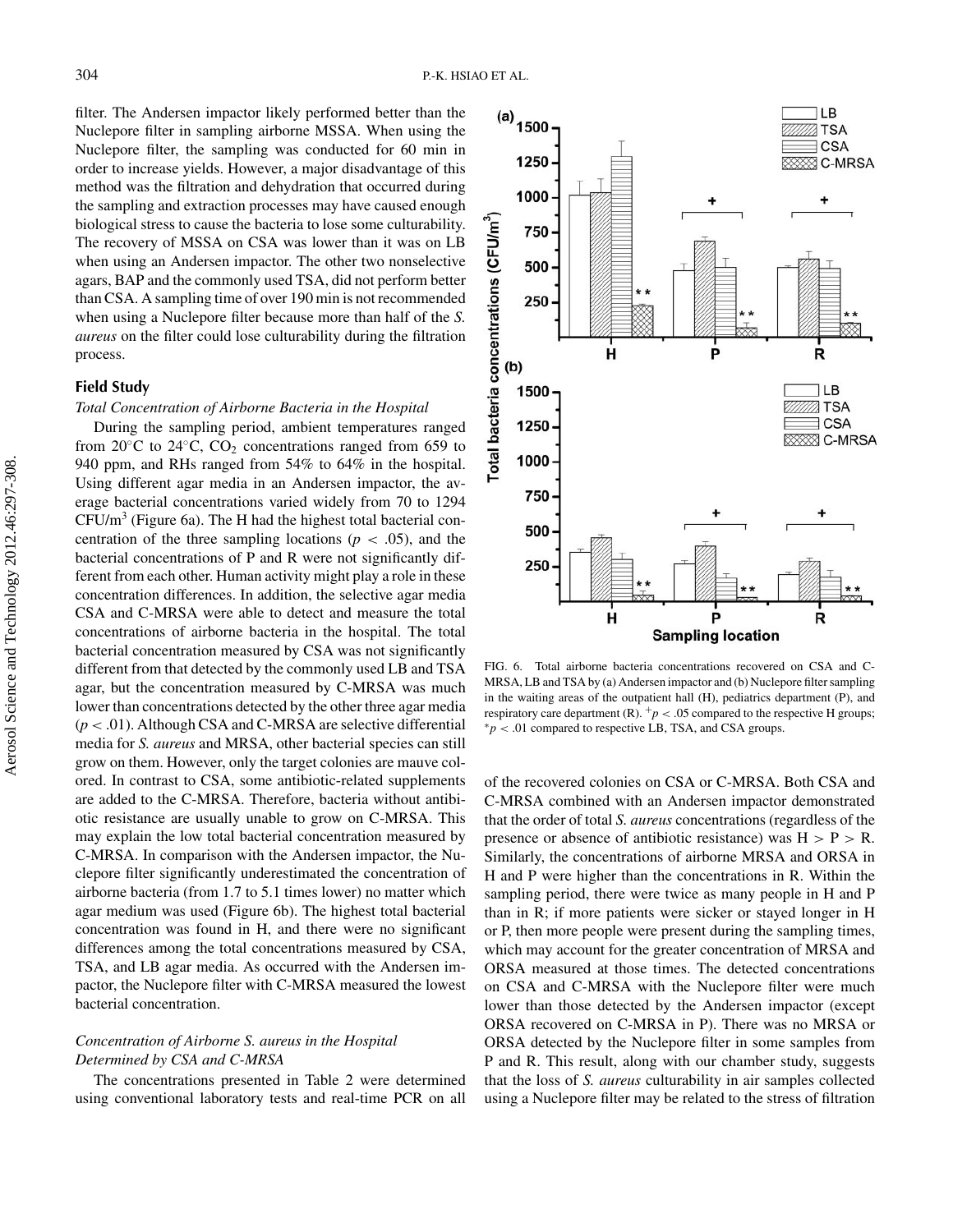| Sampler                 |                   |              |     |                  |     |           |             |                 |
|-------------------------|-------------------|--------------|-----|------------------|-----|-----------|-------------|-----------------|
| Media <sup>a</sup>      | Andersen impactor |              |     | Nuclepore filter |     |           |             |                 |
|                         | H                 | $\mathbf{P}$ | R   | Mean             | H   | ${\bf P}$ | $\mathbf R$ | Mean            |
| CSA.                    |                   |              |     |                  |     |           |             |                 |
| MSSA <sup>b</sup>       | 3.7               | 3.3          | 2.3 | 3.1              | 2.9 | 2.2       | 1.8         | 2.3             |
| <b>MRSA<sup>c</sup></b> | 3.7               | 3.2          | 1.7 | 2.9              | 0.6 | N.D.      | 0.6         | 0.4             |
| ORSA <sup>d</sup>       | 3.0               | 3.6          | 2.7 | 3.1              | 0.6 | N.D.      | N.D.        | 0.2             |
| S. aureus <sup>e</sup>  | 8.0               | 6.9          | 5.4 | 6.8              | 3.5 | 2.2       | 2.4         | 2.7             |
| C-MRSA                  |                   |              |     |                  |     |           |             |                 |
| <b>MSSA</b>             | 2.7               | 1.9          | 0.6 | 1.7              | 0.9 | N.D.      | N.D.        | 0.3             |
| <b>MRSA</b>             | 7.4               | 3.2          | 1.9 | 4.1              | 2.8 | 2.6       | N.D.        | 1.8             |
| <b>ORSA</b>             | 6.2               | 2.5          | 1.9 | 3.5              | 3.7 | 2.6       | N.D.        | 2.1             |
| S. aureus               | 10.1              | 5.0          | 2.5 | 5.9              | 4.6 | 2.6       | N.D.        | 2.4             |
|                         |                   |              |     |                  |     |           |             | Unit: $CFU/m^3$ |

TABLE 2 Average recovered concentrations of airborne *S. aureus* from different sampling locations in the hospital

*Note*: N.D. means "not detected."

<sup>a</sup>Which agar media was used with the bioaerosol sampler.

b The concentration of airborne methicillin-sensitive S. aureus.

c The concentration of airborne methicillin-resistant *S. aureus*.

d The concentration of airborne oxacillin-resistant *S. aureus.*

e The concentration of total airborne *S. aureus*.

and dehydration, especially when sampling at a moderate RH. Nevertheless, the highest total concentrations of *S. aureus* were still found in H on both CSA and C-MRSA by Nuclepore filter sampling.

Combining the data from the Andersen impactor and Nuclepore filter, the MSSA concentration detected by CSA was significantly higher than that detected by C-MRSA ( $p < .05$ ). However, there was no significant difference in the MRSA and ORSA concentrations detected by CSA and C-MRSA. In the absence of antibiotic resistance, MSSA is difficult to grow on C-MRSA because the antibiotic-related supplements in C-MRSA suppress MSSA growth. In contrast, both MRSA and ORSA can grow on CSA because CSA cannot distinguish between *S. aureus* with or without antibiotic resistance. As shown in Table 2, we observed that the concentrations of airborne MRSA and ORSA were different. However, there was no statistically significant difference in MRSA and ORSA concentrations (*p* > .05). In addition, the recovered total concentration of *S. aureus* ranged from 2.2 to 10.1  $CFU/m<sup>3</sup>$ . These concentrations were lower than those found in a previous study conducted in indoor and outdoor residential environments (from 12.6 to 15.4 CFU/m3 ; Gandara et al. 2006). The concentrations of airborne *S. aureus* were not particularly high during our sampling periods; however, the health risks are still difficult to calculate because very few studies have examined *S. aureus* in indoor air. MRSA or ORSA detected in P should be of particular concern because they are significant pathogens in children and have effects ranging from minor soft tissue lesions to life-threatening infections (Marcinak and Frank 2003).

#### *Performance of CSA for Air Sampling*

The performance of CSA as a selective differential medium for *S. aureus* in air samples was evaluated. As shown in the contingency table (Table 3), conventional laboratory tests and realtime PCR were used to evaluate CSA, and its performance was determined on the basis of sensitivity, specificity, PPV, and NPV.

TABLE 3 Air sampling performance of CSA in a  $2 \times 2$  contingency table format using conventional laboratory tests and real-time PCR as comparison tests

|                    | Sampler   |                      |        |                                |  |
|--------------------|-----------|----------------------|--------|--------------------------------|--|
|                    |           | Andersen             | Filter |                                |  |
|                    | S. aureus | Non- $S$ .<br>aureus |        | <i>S. aureus Non-S. aureus</i> |  |
| Mauve              | 62        | 350                  | 14     | 113                            |  |
| Nonmauve           | 195       | 3614                 | 42     | 942                            |  |
| Sensitivity $(\%)$ | 24.1      |                      | 25.0   |                                |  |
| Specificity $(\%)$ | 91.2      |                      | 89.3   |                                |  |
| PPV $(\% )$        | 15.0      |                      | 11.0   |                                |  |
| $NPV$ (%)          |           | 94.9                 |        | 95.7                           |  |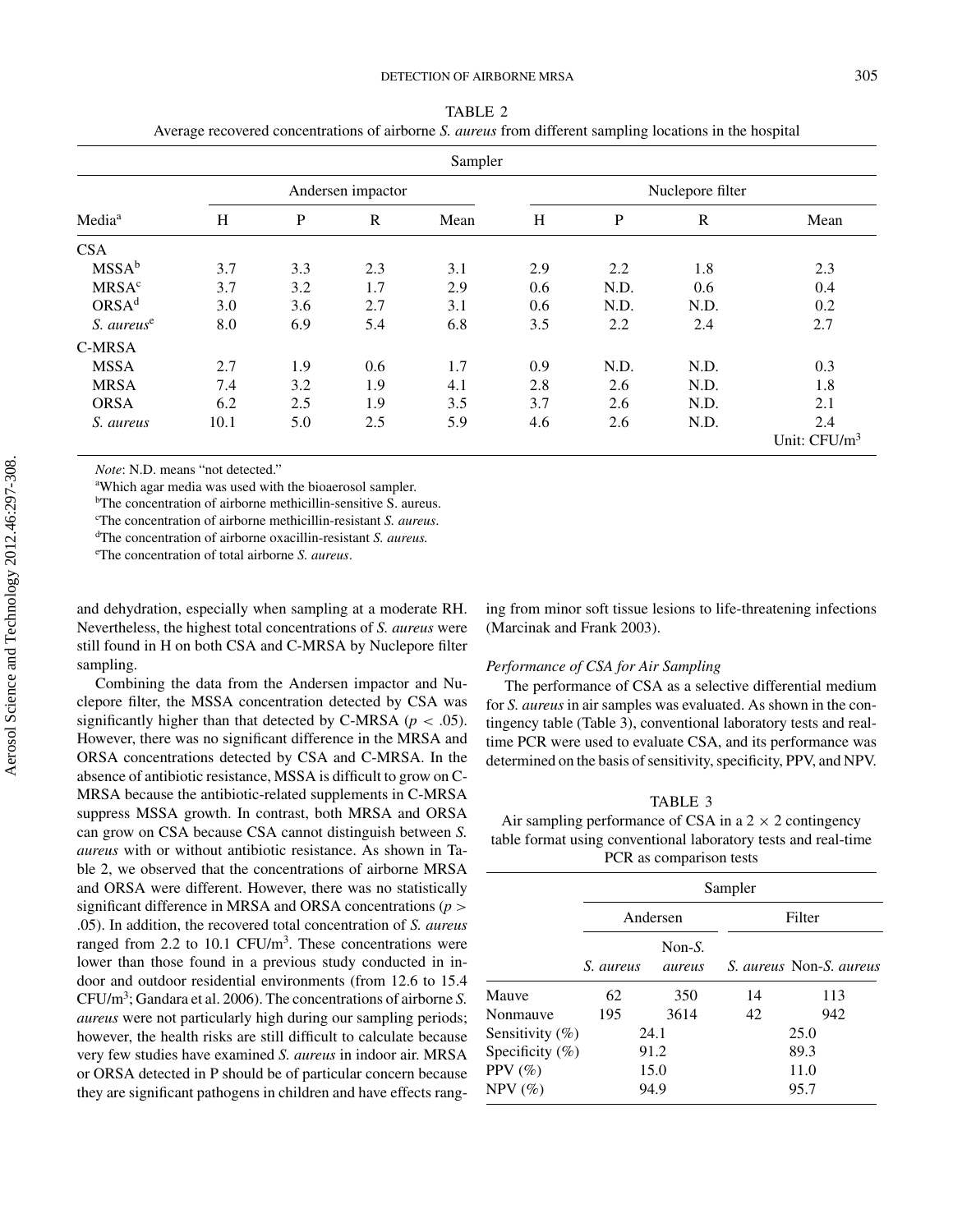The type of sampler that was used did not affect the performance of CSA. Combining the data from the Andersen impactor and the Nuclepore filter, CSA exhibited a low sensitivity (24%) but a high specificity (90%) in the detection of airborne *S. aureus*. Similarly, the PPV was low (13%) but the NPV was relatively high (95%) for CSA. Compared to clinical specimens and environmental seawater samples in previous studies, the sensitivity and PPV of CSA were in the range of 91%–100% (Gaillot et al. 2000; Carricajo et al. 2001; Chihara et al. 2009; Goodwin and Pobuda 2009). These differences may be related to the different comparison tests that have been used in *S. aureus* identification, such as PCR or other conventional laboratory tests. However, the relatively low sensitivity indicated that CSA did not recognize airborne *S. aureus.* In our chamber study, CSA recognized all recovered MSSA colonies, which were detected by the mauve color. However, this phenomenon was not observed in the field. The low sensitivity of CSA in field applications may be related to environmental interference, bacterial enzyme expression, and competing effects between different bacterial strains.

Microbes form colored colonies on the CHROMagar media because the media release colored dyes upon hydrolysis by a specific bacterial enzyme. Environmental interference has been demonstrated to inhibit PCR amplification of air samples (Chen et al. 2009). Therefore, some compounds may interfere with the hydrolytic process and suppress mauve color formation. Moreover, previous studies have demonstrated that the enzymatic expression by microbes may vary on the basis of the geographical origin of the species (Perez et al. 2003). Some bacterial species that were recovered from different geographical locations cannot express the specific enzyme that was detected by the CHROMagar, which may result in low sensitivity. Finally, the competing effects of different microbial species grown on the same CHROMagar plate may also affect its sensitivity (Perez et al. 2003; Diederen et al. 2005). The specific enzyme that was expressed by *S. aureus* may interfere with other bacterial species and result in the inability of CSA to detect *S. aureus*.

PPV and NPV are the other two important indicators that investigators have used to determine whether the mauve and nonmauve colonies were *S. aureus*. The PPV was directly proportional to the percentage of *S. aureus*(i.e., the concentration of *S. aureus* to total bacteria) in the air. In our study, the percentage of *S. aureus*ranged from 0.7% to 4.3%, which was similar to the percentage (from 0% to 10%) that was observed in a previous study (Gandara et al. 2006). Therefore, the low percentage of *S. aureus* may be present in low PPV of CSA (13%). With an increasing percentage of *S. aureus* in the air, it is more likely that a mauve colony will be *S. aureus* rather than a false positive (i.e., the mauve colony is not *S. aureus*). In addition, some coagulase-negative *Staphylococcus* spp., including *S. cohnii*, *S. intermedius*, and *S. schleiferi*, yielded a faint mauve color with CSA (Chihara et al. 2009), which may also decrease the PPV of CSA in air sampling. Although the sensitivity and PPV of CSA were low, CSA exhibited high specificity and NPV in air sampling. This result suggests that a nonmauve colony that is

TABLE 4 Air sampling performance of C-MRSA in a  $2 \times 2$  contingency table format using conventional laboratory tests and real-time PCR as comparison tests.

|                     | Sampler  |                             |        |    |  |
|---------------------|----------|-----------------------------|--------|----|--|
|                     | Andersen |                             | Filter |    |  |
|                     |          | MRSA Non-MRSA MRSA Non-MRSA |        |    |  |
| Mauve               | 27       | 203                         | 5      | 20 |  |
| Nonmauve            | 11       | 378                         | 2      | 37 |  |
| Sensitivity $(\% )$ | 71.1     |                             | 71.4   |    |  |
| Specificity $(\%)$  | 65.1     |                             | 64.9   |    |  |
| PPV $(\%)$          | 11.7     |                             | 20.0   |    |  |
| $NPV$ (%)           | 97.2     |                             | 94.9   |    |  |

recovered using CSA can be reported as a specimen that is not *S. aureus*. However, a mauve colony should be further confirmed using conventional procedures or PCR.

### *Performance of C-MRSA in Air Sampling*

The performance of C-MRSA as a selective differential medium for MRSA in air samples is summarized in Table 4. Conventional laboratory tests and real-time PCR combined with antibiotic susceptibility testing were used as comparison tests for C-MRSA. The performance of C-MRSA with an Andersen impactor was not significantly different from that with a Nuclepore filter. Compared to CSA, the performance of C-MRSA exhibited trade-offs concerning sensitivity and specificity. The sensitivity of C-MRSA (71%) was higher than that of CSA (24%). However, the specificity (65%) was lower than that of CSA (90%). However, the PPV (16%) and NPV (96%) of C-MRSA were similar to those of CSA. These findings confirm those of a previous study by Goodwin and Pobuda, showing the sensitivity (78%) and low PPV (25%) for identification of MRSA in seawater samples (Goodwin and Pobuda 2009).

The sensitivity and specificity of C-MRSA were different from those of CSA. The higher sensitivity of C-MRSA may indicate that the performance of C-MRSA in recognizing airborne MRSA was better than that of CSA in recognizing *S. aureus.* To date, the components of the chromogenic and selective mix in CHROMagar are proprietary. Therefore, it is difficult to explain the differences between the performances of CSA and C-MRSA. Some antibiotic supplements, such as ciprofloxacin, methicillin, oxacillin, or cefoxitin, may be incorporated into C-MRSA to suppress MSSA strains (Perry and Freydiere 2007). Therefore, the selective mixes and antibiotics in C-MRSA may help to suppress other bacteria species (especially for antibioticsensitive strains) and improve the performance of C-MRSA in recognizing airborne MRSA. The percentage of MRSA to total bacteria (from 0% to 2.7%) was lower than the percentage of total *S. aureus*in the air. Therefore, the identification of airborne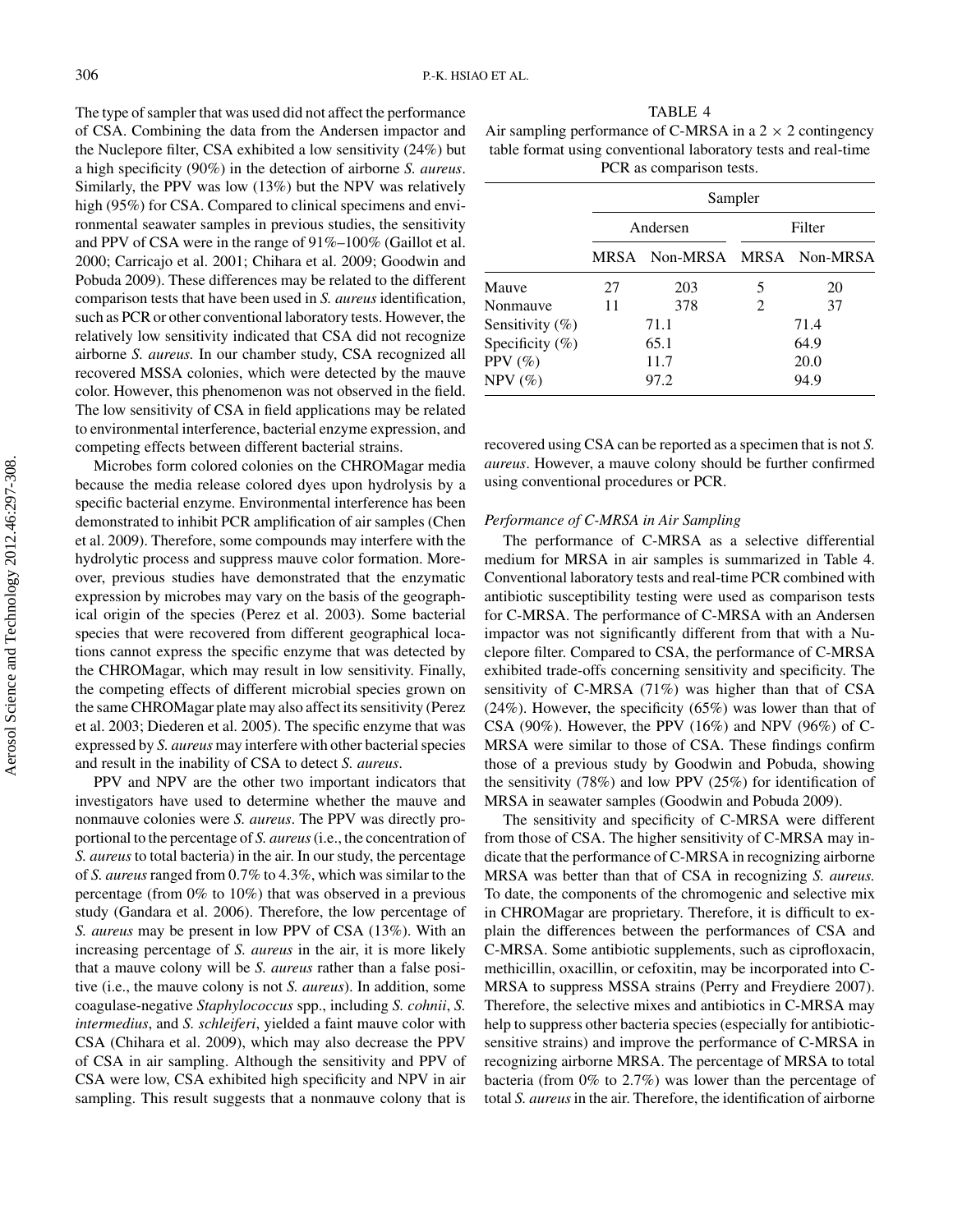MRSA by C-MRSA also revealed a low PPV. Similar to CSA, C-MRSA exhibited a high NPV in air sampling. This result suggests that a nonmauve colony that is recovered using C-MRSA in air sampling can be reported as negative. However, a mauve colony should be subjected to further identification processes.

Because of the widespread use of antibiotics, the number of resistant or virulent bacterial strains such as MRSA may increase. There is an immediate need to develop an environmental monitoring program for rapid identification of airborne MRSA. On the basis of the similar PPV and NPV, C-MRSA may become more valuable than CSA because C-MRSA had higher sensitivity. From a health perspective, MRSA poses higher threats to health than MSSA. A high level of sensitivity in a test is desirable for detecting airborne microbes that cause serious disease. Even through C-MRSA, with a low PPV, may lead to false positive results, additional simple tests (such as Gram staining and coagulase tests) would improve the performance of C-MRSA. Several alternative methods, such as real-time PCR, are available to rapidly identify *S. aureus* or MRSA. However, these methods are expensive, require specialized equipment, and do not necessarily indicate that any of the detected microbes are infectious. In this study, we demonstrated that C-MRSA was used in air sampling to achieve MRSA isolation without additional susceptibility testing. Therefore, these advantages may enable C-MRSA to rapidly identify the concentration profiles of airborne MRSA in the hospital. Although the low PPVs of CSA and C-MRSA suggest that a positive result should also be verified using conventional procedures, these media may reduce the detection time of *S. aureus* or MRSA by 24–48 h, depending upon the methods that are used.

# **CONCLUSIONS**

The recovery efficiencies of four agar media (CSA, BAP, LB, and TSA) in collecting airborne MSSA were evaluated in a chamber experiment. The Andersen impactor preserved MSSA culturability better than the Nuclepore filter. The unsuitability of the Nuclepore filter was possibly due to sampling stress during filtration and due to dehydration during the sampling and extraction processes. In addition, the recovery efficiency of CSA for collecting MSSA was only lower than LB when using an Andersen impactor. The other two nonselective agars, BAP and TSA, did not perform better than CSA. The field results revealed that CSA can also be used to detect the total bacterial aerosol; the detected concentrations did not differ significantly from those detected by the commonly used TSA and LB. Moreover, for detection of low concentrations of airborne *S. aureus* or MRSA, CSA or C-MRSA combined with an Andersen impactor would result in a lower detection limit than they would when combined with a Nuclepore filter. For colony identification in the field, CSA had a high specificity and C-MRSA had a better sensitivity. However, the PPV and NPV are more important indicators than the sensitivity and specificity of CSA or C-MRSA during detection of airborne MSSA or MRSA. Both

CSA and C-MRSA had a low PPV and a high NPV, suggesting that a Gram-stain and coagulase test should be performed on the mauve colonies in order to exclude the species that are coagulase negative or that have gram stains that are not consistent with *S. aureus* or MRSA.

#### **REFERENCES**

- Brown, D. F., Edwards, D. I., Hawkey, P. M., Morrison, D., Ridgway, G. L., Towner, K. J., et al. (2005). Guidelines for the Laboratory Diagnosis and Susceptibility Testing of Methicillin-Resistant *Staphylococcus aureus*(MRSA). *J. Antimicrob. Chemother.*, 56:1000–1018.
- Carricajo, A., Treny, A., Fonsale, N., Bes, M., Reverdy, M. E., Gille, Y., et al. (2001). Performance of the Chromogenic Medium CHROMagar Staph Aureus and the Staphychrom Coagulase Test in the Detection and Identification of *Staphylococcus aureus* in Clinical Specimens. *J. Clin. Microbiol.*, 39:2581–2583.
- Chen, P. S., and Li, C. S. (2005). Sampling Performance for Bioaerosols by Flow Cytometry with Fluorochrome. *Aerosol Sci. Technol.*, 39:231–237.
- Chen, P. S., Lin, C. K., Tsai, F. T., Yang, C. Y., Lee, C. H., Lia, Y. S., et al. (2009). Quantification of Airborne Influenza and Avian Influenza Virus in a Wet Poultry Market Using a Filter/Real-Time qPCR Method. *Aerosol Sci. Technol.*, 43:290–297.
- Chihara, S., Hayden, M. K., Minogue-Corbett, E., and Singh, K. (2009). Shortened Time to Identify *Staphylococcus* Species from Blood Cultures and Methicillin Resistance Testing Using CHROMAgar. *Int. J. Microbiol.* 2009:636502.
- Clinical and Laboratory Standards Institute. (2005). *Performance Standard for Antimicrobe Susceptibility Testing; 15th Informantional Supplement*. Clinical and Laboratory Standards Institute, Wayne, PA.
- Cooper, B. S., Stone, S. P., Kibbler, C. C., Cookson, B. D., Roberts, J. A., Medley, G. F., et al. (2004). Isolation Measures in the Hospital Management of Methicillin Resistant *Staphylococcus aureus* (MRSA): Systematic Review of the Literature. *BMJ*, 329:533.
- Crook, B. (1995). Non-Inertial Samplers: Biological Perspectives, in *Bioaerosols Handbook*, C.S. Cox and C.M. Wathes, eds. Lewis Publishers, Boca Raton, FL, pp. 269–283.
- Diederen, B., van Duijn, I., van Belkum, A., Willemse, P., van Keulen, P., and Kluytmans, J. (2005). Performance of CHROMagar MRSA Medium for Detection of Methicillin-resistant *Staphylococcus aureus*. *J. Clin. Microbiol.*, 43:1925–1927.
- Fang, H., and Hedin, G. (2003). Rapid Screening and Identification of Methicillin-Resistant *Staphylococcus aureus* from Clinical Samples by Selective-Broth and Real-Time PCR Assay. *J. Clin. Microbiol.*, 41:2894–2899.
- Francis, J. S., Doherty, M. C., Lopatin, U., Johnston, C. P., Sinha, G., Ross, T., et al. (2005). Severe Community-Onset Pneumonia in Healthy Adults Caused by Methicillin-Resistant *Staphylococcus aureus* Carrying the Panton-Valentine Leukocidin Genes. *Clin. Infect. Dis.*, 40:100–107.
- Gaillot, O., Wetsch, M., Fortineau, N., and Berche, P. (2000). Evaluation of CHROMagar Staph. aureus, a New Chromogenic Medium, for Isolation and Presumptive Identification of *Staphylococcus aureus* from Human Clinical Specimens. *J. Clin. Microbiol.*, 38:1587–1591.
- Gandara, A., Mota, L. C., Flores, C., Perez, H. R., Green, C. F., and Gibbs, S. G. (2006). Isolation of *Staphylococcus aureus* and Antibiotic-Resistant *Staphylococcus aureus* from Residential Indoor Bioaerosols. *Environ. Health Perspect.*, 114:1859–1864.
- Gibbs, S. G., Green, C. F., Tarwater, P. M., Mota, L. C., Mena, K. D., and Scarpino, P. V. (2006). Isolation of Antibiotic-Resistant Bacteria from the Air Plume Downwind of a Swine Confined or Concentrated Animal Feeding Operation. *Environ. Health Perspect.*, 114:1032–1037.
- Goodwin, K. D., and Pobuda, M. (2009). Performance of CHROMagar Staph aureus and CHROMagar MRSA for Detection of *Staphylococcus aureus*